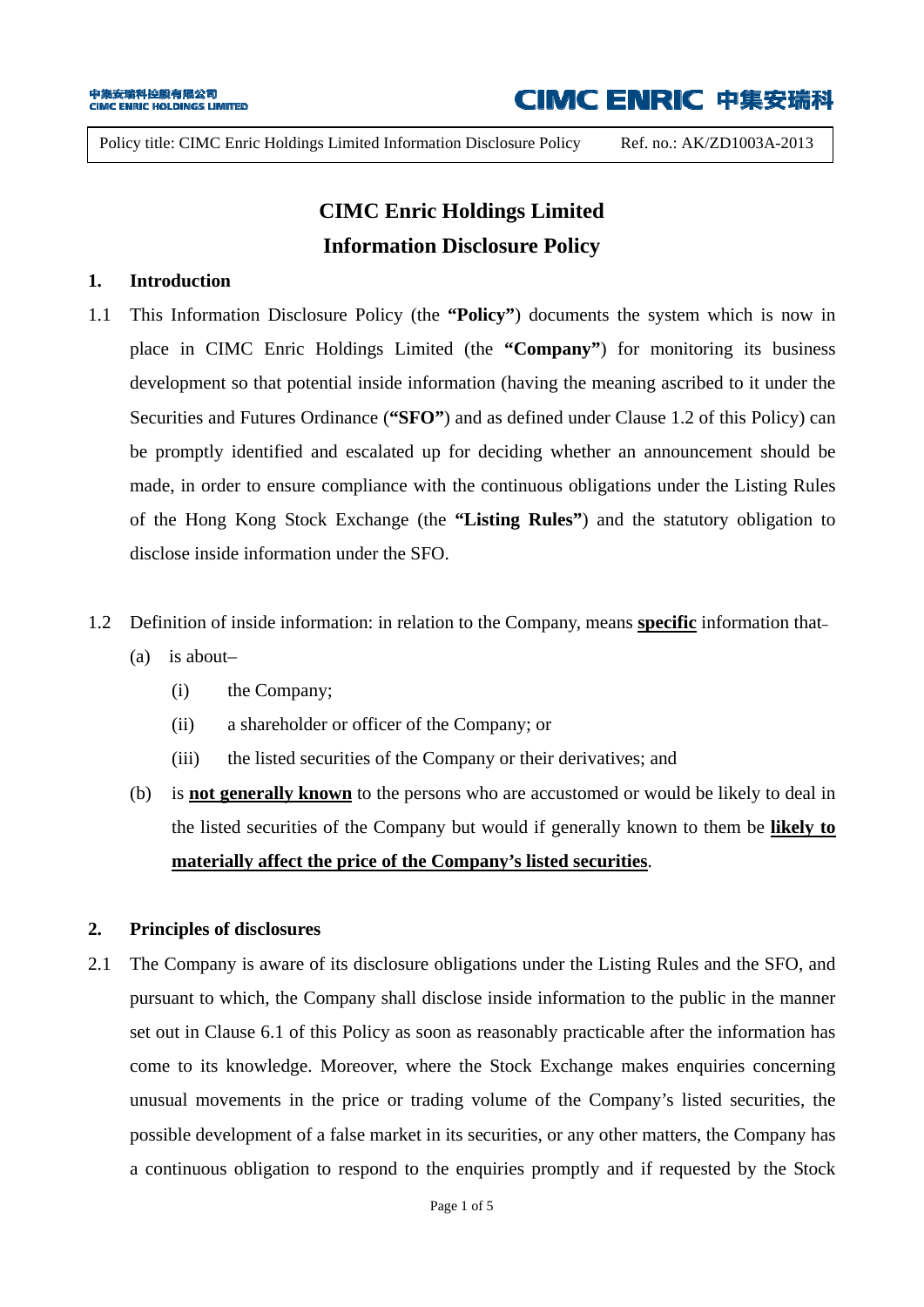Policy title: CIMC Enric Holdings Limited Information Disclosure Policy Ref. no.: AK/ZD1003A-2013 Exchange, announce the relevant information according to the disclosure requirements of the Listing Rules.

- 2.2 The Company conducts its affairs with close regard to the "Guidelines on Disclosure of Inside Information" issued by the Securities and Futures Commission in 2012.
- 2.3 The Company has adopted the Corporate Governance Code set out in Appendix 14 to the Listing Rules, and implements an overall policy of open communication by pursuing the broad and non-exclusionary distribution of information to the public.

### **3. Controls for monitoring business developments**

- 3.1 The Company has established controlling measures for monitoring business and corporate developments and events so that any potential inside information is promptly identified and escalated. In determining whether certain information constitutes inside information, the Company adopts a bottom-up approach to escalate information about business developments of the organisation. Management of individual business units has the obligation to notify senior management of the headquarters of the Company (the **"Holding Company"**) (the usual channel is through the Company Secretary) of any potential transactions or developments of business which may give rise to disclosure obligations of the Company. The senior management is responsible for providing the Holding Company's Board with adequate, reliable and timely information which will enable Directors to make an informed decision on whether the transaction or developments in question are likely to constitute inside information and should be announced immediately.
- 3.2 The Company convenes management meeting regularly to ensure having an effective control on the Group's daily operations and business development. Each subsidiary also reports on the business operations, risks and financial aspects of the Group from time to time in accordance with the Group's requirements. The management of the Holding Company provides the Board with monthly updates, to enable Directors to assess the Company's operational performance and financial position in a more timely manner. Moreover, the Company maintains a "List of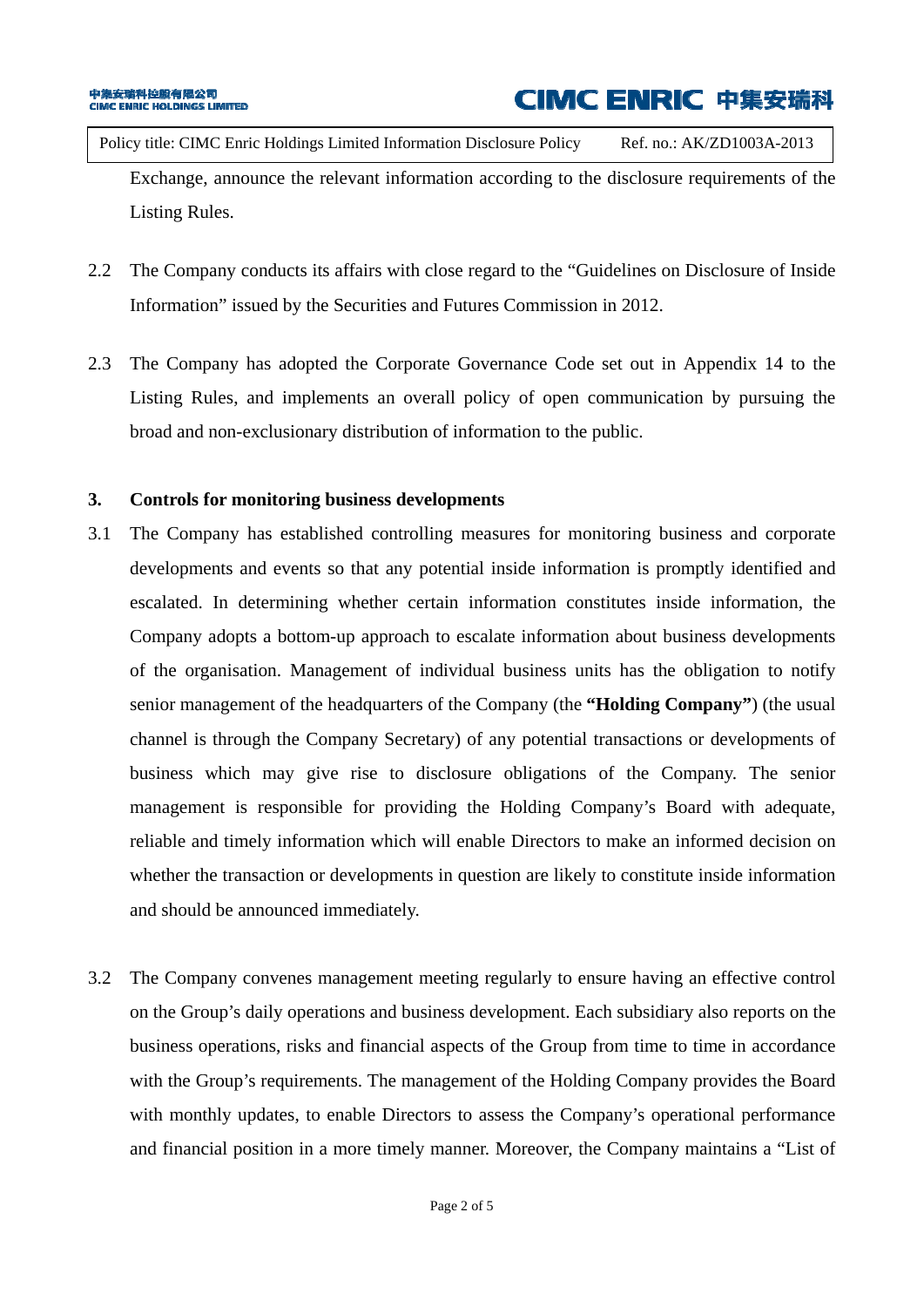Policy title: CIMC Enric Holdings Limited Information Disclosure Policy Ref. no.: AK/ZD1003A-2013 Possible Inside Information" (the **"List"**), identifying issues which are likely to give rise to the emergence of inside information. The Board will review the List periodically.

- 3.3 The Finance Department of the Holding Company will keep track of the Company's threshold levels for disclosure, pursuant to the size tests and exemption levels of notifiable transactions and connected transactions under the Listing Rules. Should a notifiable transaction arise, the Company will publish an announcement in accordance with the disclosure requirements of the Listing Rules.
- 3.4 The Company responds promptly to any enquiries made by the Stock Exchange concerning unusual movements in the price or trading volume of the Company's securities. The daily closing price and trading volume of the Company's shares are recorded and sent to the management by the Investor Relations Department on a daily basis. A monthly share price report is also prepared and circulated to the management by the Investor Relations Department. When there is an unusual movement in the daily trading price or the closing price varies substantially from the closing price of the previous trading day, the Investor Relations Department will notify management who will then analyse whether there is any matter that might be influencing the share price movements and consider whether an announcement is required to be made.

### **4. Assessment of potential inside information**

- 4.1 The final decision on the outcome of inside information assessment shall rest with the Board. The Board shall also approve inside information announcements and other relevant disclosure documents as required under the SFO or other regulatory requirements. Audit trail of meetings and discussions concerning the assessment of inside information will also be maintained.
- 4.2 The Company may engage external legal advisor from time to time for involving them in the assessment of potential inside information and to involve them in the preparation of announcements in short notice, upon request by the Company.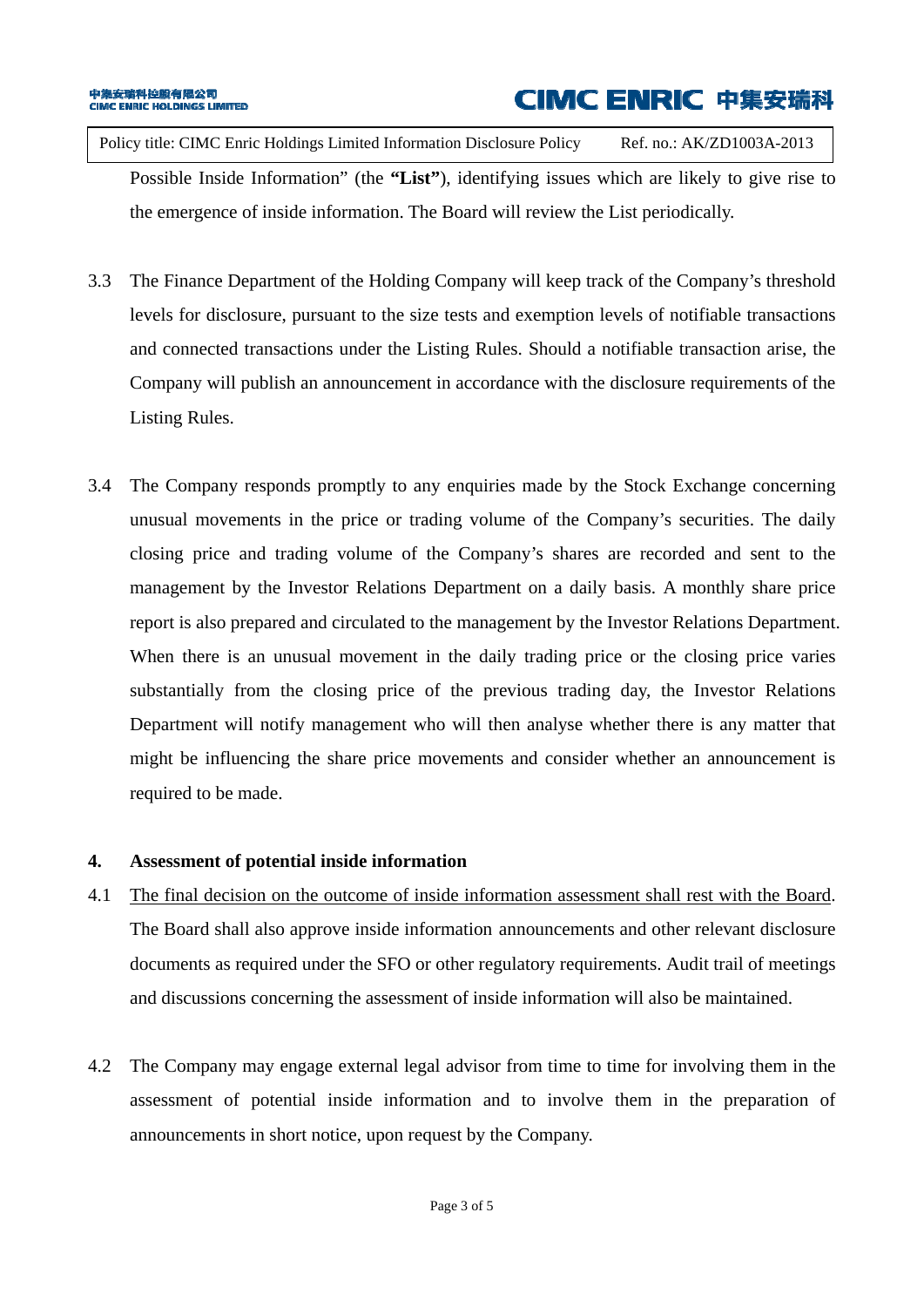Policy title: CIMC Enric Holdings Limited Information Disclosure Policy Ref. no.: AK/ZD1003A-2013

#### **5. Arrangements for preserving information confidentiality**

5.1 All departments of the Holding Company, subsidiaries and employees should strictly comply with the obligation to keep potential inside information confidential before proper disclosure is made pursuant to the statutory requirements. Business development teams are reminded as to the importance of keeping information on potential acquisition/disposal of assets/investments confidential. The Company will restrict access to inside information to a limited number of employees on a need-to-know basis and remind them to keep the information confidential. In addition, when the Company enters into significant negotiations, it will sign a confidentiality agreement or conclude the contract with confidentiality clause(s) with relevant parties. Where it is expected that the necessary degree of confidentiality cannot be maintained, an announcement will be made as soon as practicable in accordance with the disclosure requirements under the SFO and the Listing Rules.

#### **6. Procedures for information disclosure**

- 6.1 Inside information announcement should be first disseminated via the electronic publication system operated by the Stock Exchange and then published on the Company's website. Such information can then be released to investors, analysts, or media through other channels.
- 6.2 The Company designates the Chairman, the General Manager, the Financial Controller, the Company Secretary and Investor Relation delegates to speak on behalf of the Company when communicating with external parties such as the investors, analysts or media. Save for the above designated persons, no Directors or employees shall disclose information to external parties without authorization.
- 6.3 A briefing session on the Company's performance and results is normally organised for analysts after the annual or interim results have been announced. The presentation materials for the periodic results announcement are prepared by the Investor Relations Department, and should be reviewed and approved by the management before they are released at the briefing session. In relation to meetings with investors and the media, the Company need to verify the identity of the investors and the media, and conduct the meetings based on the presentation